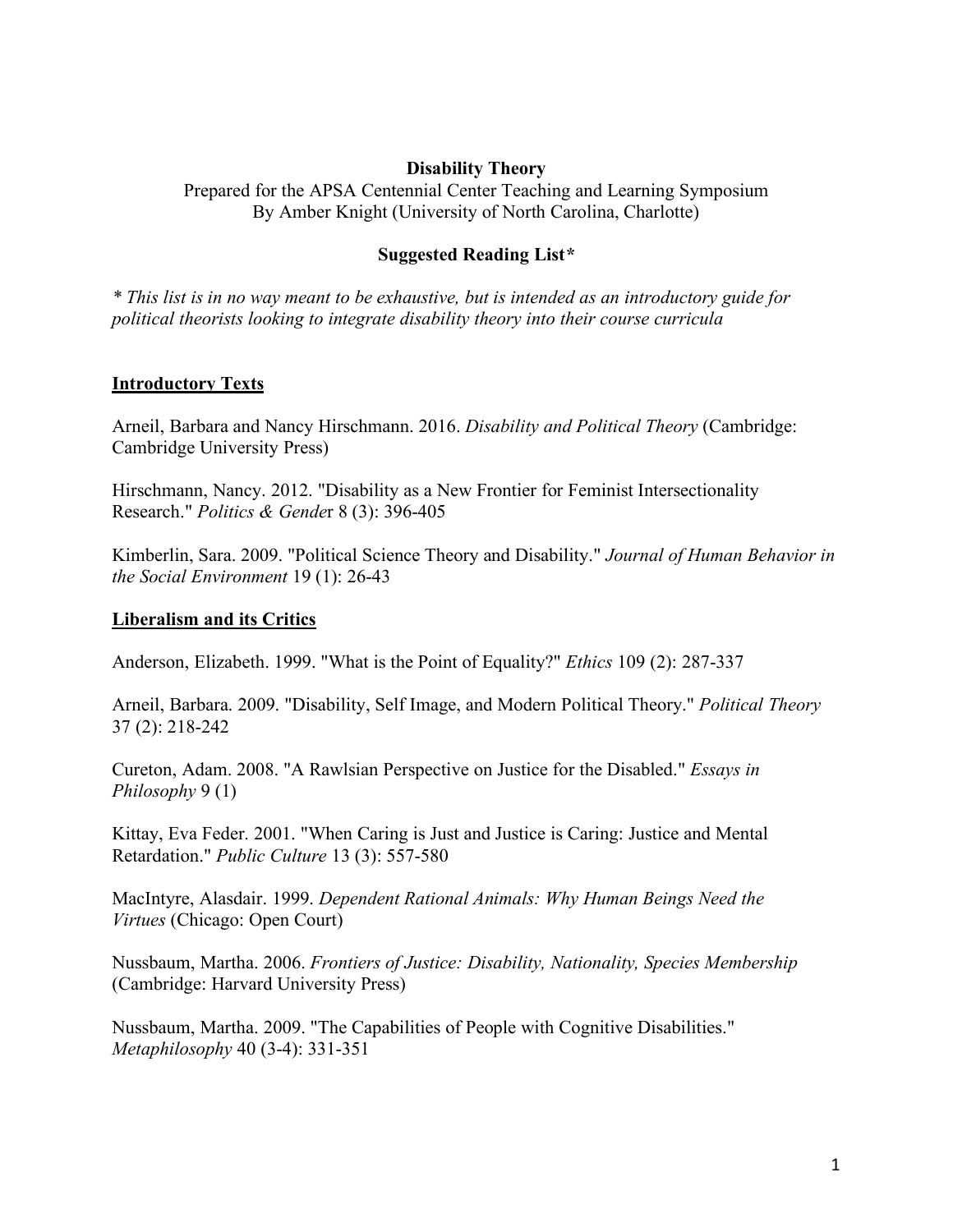Richardson, Henry. 2006. "Rawlsian Social-Contract Theory and the Severely Disabled." *The Journal of Ethics* 10 (4): 419- 462

Silvers, Anita and Michael Stein. 2007. "Disability and the Social Contract." *The University of Chicago Law Review* 74 (4): 1615-1640.

Stark, Cynthia. 2007. "How to Include the Severely Disabled in a Contractarian Theory of Justice." *The Journal of Political Philosophy* 15 (2): 127-145.

Wong, Sofia Isako. 2009. "Duties of Justice to Citizens with Cognitive Disabilities." *Metaphilosophy* 40 (3-4): 382- 401.

## **Citizenship and Democratic Theory**

Beckett, Angharad E. 2006. *Citizenship and Vulnerability: Disability and Issues of Social and Political Engagement* (New York: Palgrave Macmillan)

Carey, Allison. 2009. *On the Margins of Citizenship*: *Intellectual Disability and Civil Rights in Twentieth Century America* (Philadelphia: Temple University Press)

Clifford, Stacy. 2015. *The Capacity Contract*: *Intellectual Disability and the Question of Citizenship* (Minneapolis: University of Minnesota Press)

Clifford, Stacy. 2012. "Making Disability Public in Deliberative Democracy." *Contemporary Political Theory* 11: 211-228

Hirschmann, Nancy and Beth Linker, eds. 2015. *Civil Disabilities: Citizenship, Membership, and Belonging* (Philadelphia: University of Pennsylvania Press)

Knight, Amber. 2015. "Democratizing Disability: Achieving Inclusion (without Assimilation) through 'Participatory Parity.'" *Hypatia* 30 (1): 97-114.

Swadley, Heather. 2016. "Toward a Support-Based Theory of Democracy." *Res Philosophica* 93 (4): 971-997

### **Bioethics**

Baird, Robert, Stuart Rosenbaum and S. Kay Toombs, eds. 2009. *Disability: The Social, Political, and Ethical Debate* (Amherst, New York: Prometheus Books)

Sandel, Michael. 2007. *The Case against Perfection: Ethics in the Age of Genetic Engineering* (Cambridge: Harvard University Press)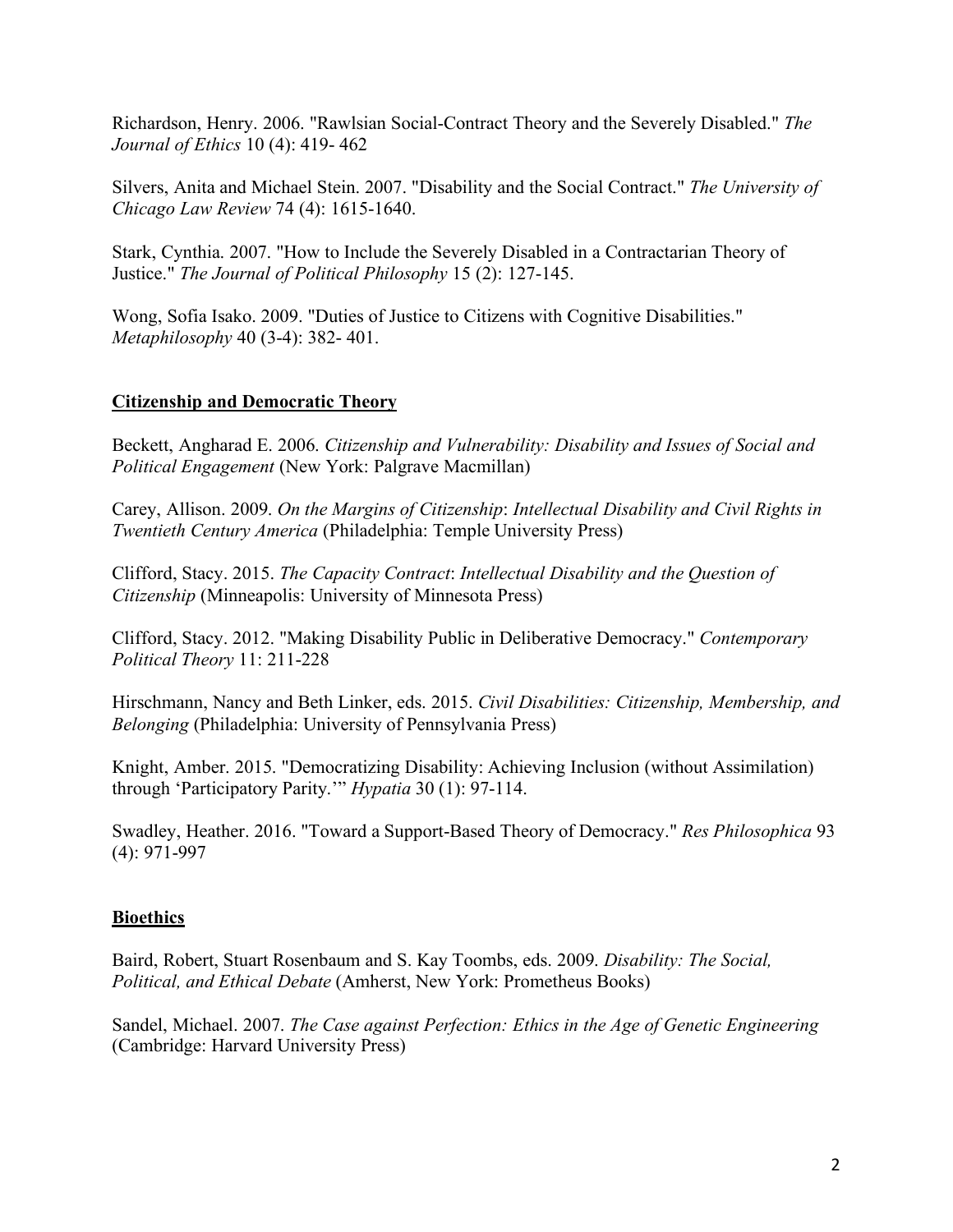Silvers, Anita et al., eds. 1993. *Disability, Difference, Discrimination*: *Perspectives on Justice in Bioethics and Public Policy* (New York: Rowman and Littlefield)

# **Care**

Clifford, Stacy. 2015. "Care, Disability, and Violence: Theorizing Complex Dependency in Eva Kittay and Judith Butler." *Hypatia* 30 (1): 217-233

Engster, Daniel. 2015. "Justice, Care, and Disability." In *Justice, Care, and the Welfare State* (Oxford: Oxford University Press)

Kittay, Eva Feder. 1999. *Love's Labor: Essays on Women, Equality, and Dependency* (New York: Routledge)

MacIntyre, Alasdair. 2000. "The Need for a Standard of Care." In *Americans With Disabilities: Exploring Implications of the Law for Individuals and Institutions*, eds. Leslie Pickering Francis and Anita Silvers (New York and London: Routledge)

Morris, Jenny. 2001. "Impairment and Disability: Constructing an Ethics of Care That Promotes Human Rights." *Hypatia* 16 (4): 1-16

Silvers, Anita. 1995. "Reconciling Justice to Equality: Caring (f)or Justice for People with Disabilities." *Hypatia* 10 (1): 30-55.

## **Gender**

Knight, Amber. 2016. "Disability and the Meaning of Reproductive Liberty." *Politics, Groups, and Identities* 5 (1): 67-83

Thomson, Rosemarie Garland. 2006. "Integrating Disability, Transforming Feminist Theory." In *The Disability Studies Reader*, Second Edition, Lennard Davis, ed. (New York: Routledge)

Tremain, Shelley. 2017. *Foucault and Feminist Philosophy of Disability* (Ann Arbor: University of Michigan Press)

McKinney, Claire. 2016. "Selective Abortion as Moral Failure? Revaluation of the Feminist Case For Reproductive Rights in a Disability Context." *Disability Studies Quarterly* 36 (1)

Wendell, Susan. 1996. *The Rejected Body: Feminist Philosophical Reflections on Disability*  (New York: Routledge)

## **Race**